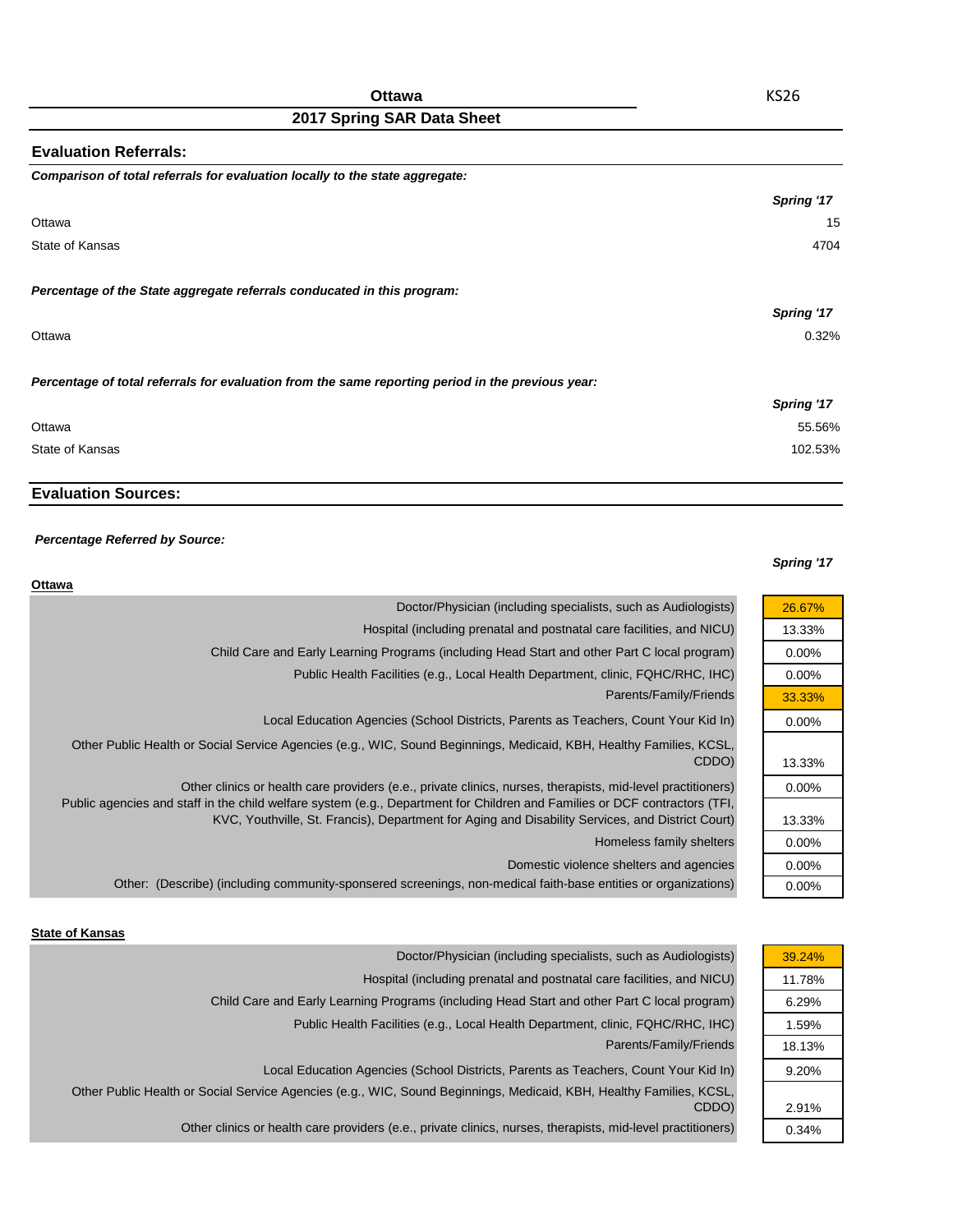| KVC, Youthville, St. Francis), Department for Aging and Disability Services, and District Court)               | 7.99%      |
|----------------------------------------------------------------------------------------------------------------|------------|
| Homeless family shelters                                                                                       | 0.02%      |
| Domestic violence shelters and agencies                                                                        | 0.00%      |
| Other: (Describe) (including community-sponsered screenings, non-medical faith-base entities or organizations) | 2.49%      |
| Total referred but not evaluated:                                                                              |            |
|                                                                                                                | Spring '17 |
| Ottawa                                                                                                         | 2          |
| State of Kansas                                                                                                | 1583       |
| Percentage of referrals that were not evaluated:                                                               |            |
|                                                                                                                | Spring '17 |
| Ottawa                                                                                                         | 13.33%     |
| State of Kansas                                                                                                | 33.65%     |
| Percentage of reasons for not completing evaluations:                                                          |            |
|                                                                                                                | Spring '17 |
| Ottawa                                                                                                         |            |
| <b>Family Declined</b>                                                                                         | 0.00%      |
| Moved                                                                                                          | 100.00%    |
| <b>Could Not</b>                                                                                               |            |
| Locate Family                                                                                                  | 0.00%      |
| In Process                                                                                                     | 0.00%      |
| Other                                                                                                          | 0.00%      |
|                                                                                                                |            |
| State of Kansas                                                                                                |            |
| <b>Family Declined</b>                                                                                         | 24.64%     |
| Moved                                                                                                          |            |
|                                                                                                                | 3.60%      |

**Timelines:**

| Percentage of referrals not meeting seven-day timeline:       |            |
|---------------------------------------------------------------|------------|
|                                                               | Spring '17 |
| Ottawa                                                        | $0.00\%$   |
| State of Kansas                                               | $0.00\%$   |
| Percentage of IFSPs not developed within the 45-day timeline: |            |
|                                                               | Spring '17 |
| Ottawa                                                        | 9.09%      |
| State of Kansas                                               | 19.17%     |
|                                                               |            |
| Local Program Proportionate Size Comparison:                  |            |

Could Not

Locate Family 22.17%

In Process  $\frac{49.59\%}{0.00\%}$ 

 $0.00%$ 

# *Six-Month Cumulative Count Spring '17* Ottawa 57 State of Kansas 7314